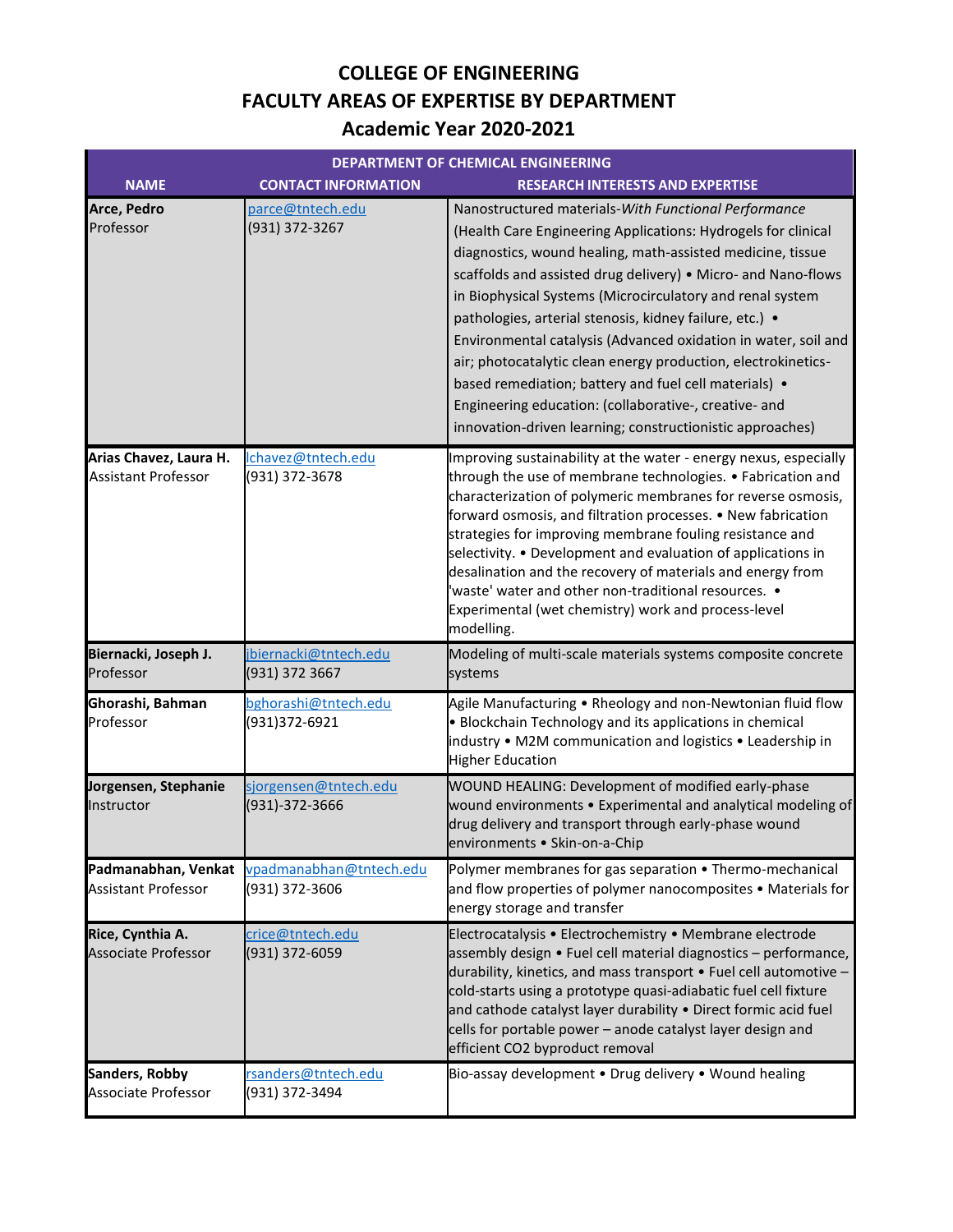| <b>Stretz, Holly</b><br>Interim Chair and<br>Professor<br>Zhang, Liqun (Laura)<br><b>Assistant Professor</b> | hstretz@tntech.edu<br>(931)372-3495<br>Izhang@tntech.edu<br>(931) 372-3604 | Research program in interfaces in 3-D printing . High-<br>throughput on demand manufacturing of pharmaceuticals .<br>Nanomaterials as sensors . Nanocomposite water treatment<br>membranes • Expertise in polymer nanocomposites • Polymer<br>dynamics at 4K · Nanoparticle fluorescent sensing<br>Molecular simulation on biomass modified asphalt, warm mix<br>asphalt • Simulations and modeling on structure and dynamics<br>of human beta defensin type 3 . Interaction with lipid |
|--------------------------------------------------------------------------------------------------------------|----------------------------------------------------------------------------|-----------------------------------------------------------------------------------------------------------------------------------------------------------------------------------------------------------------------------------------------------------------------------------------------------------------------------------------------------------------------------------------------------------------------------------------------------------------------------------------|
| <b>NAME</b>                                                                                                  | <b>CONTACT INFORMATION</b>                                                 | membranes and receptors<br>DEPARTMENT OF CIVIL AND ENVIRONMENTAL ENGINEERING<br><b>RESEARCH INTERESTS AND EXPERTISE</b>                                                                                                                                                                                                                                                                                                                                                                 |
| Avera, Julie B.<br>Instructor                                                                                | javera@tntech.edu<br>(931) 372-3490                                        | Water resources management • Waste water treatment plant<br>operations • Fate and transport of pollutants in the<br>environment . Water quality of impoundments . Non-point<br>source pollution                                                                                                                                                                                                                                                                                         |
| <b>Badoe, Daniel A.</b><br>Professor                                                                         | dbadoe@tntech.edu<br>(931) 372-3490                                        | Urban travel demand modeling • Transportation data collection<br>• Travel behavior analysis                                                                                                                                                                                                                                                                                                                                                                                             |
| Click, Steven<br><b>Associate Professor</b>                                                                  | sclick@tntech.edu<br>(931) 372-6464                                        | Traffic signal design, timing, operations, and analysis • Traffic<br>signal system design, timing, operations, and analysis • Non-<br>traditional intersection design, operations, and analysis • Non-<br>traditional interchange design, operations, and analysis •<br>Highway traffic simulation modeling                                                                                                                                                                             |
| Crouch, L. K.<br>Professor                                                                                   | lcrouch@tntech.edu<br>(931) 372-3196                                       | Construction materials . Aggregates . Portland cement<br>concrete · flowable fill · Bituminous materials.                                                                                                                                                                                                                                                                                                                                                                               |
| Datta, Tania<br><b>Associate Professor</b>                                                                   | tdatta@tntech.edu<br>(931) 372-3446                                        | Biological Wastewater Treatment Process and Design • Applied<br>Environmental Microbiology . Water Quality/Watershed<br>Management . Bioenergy Production through Anaerobic<br>Processes . Low-Cost Technologies for Water and Sanitation in<br>Developing Countries.                                                                                                                                                                                                                   |
| <b>Henderson, Craig</b><br>Professor                                                                         | chenderson@tntech.edu<br>(931)372-3062                                     | Masonry, concrete and steel testing and design . Structural<br>dynamics and earthquake engineering . Computational<br>structural modeling                                                                                                                                                                                                                                                                                                                                               |
| Huff, Tim<br><b>Assistant Professor</b>                                                                      | thuff@tntech.edu<br>(931) 372-3605                                         | Earthquake engineering . Seismic design of structures . Ground<br>motion selection and modification for structural analysis •<br>Nonlinear analysis of structures in practice . Seismic isolation .<br>Bridge design                                                                                                                                                                                                                                                                    |
| Huo, Sharon<br><b>Associate Provost and</b><br>Professor                                                     | xhuo@tntech.edu<br>(931) 372-3463                                          | Structural analysis • Reinforced concrete design • Prestressed<br>concrete design · Structural steel design · Bridge design                                                                                                                                                                                                                                                                                                                                                             |
| Kalyanapu, Alfred<br>Associate Professor                                                                     | akalyanapu@tntech.edu<br>(931) 337-3561                                    | Climate impacts . Computational hydraulics and<br>Hydrology • Hydraulic/hydrologic modeling<br>urban water management . Regional scale flood modeling and<br>simulation                                                                                                                                                                                                                                                                                                                 |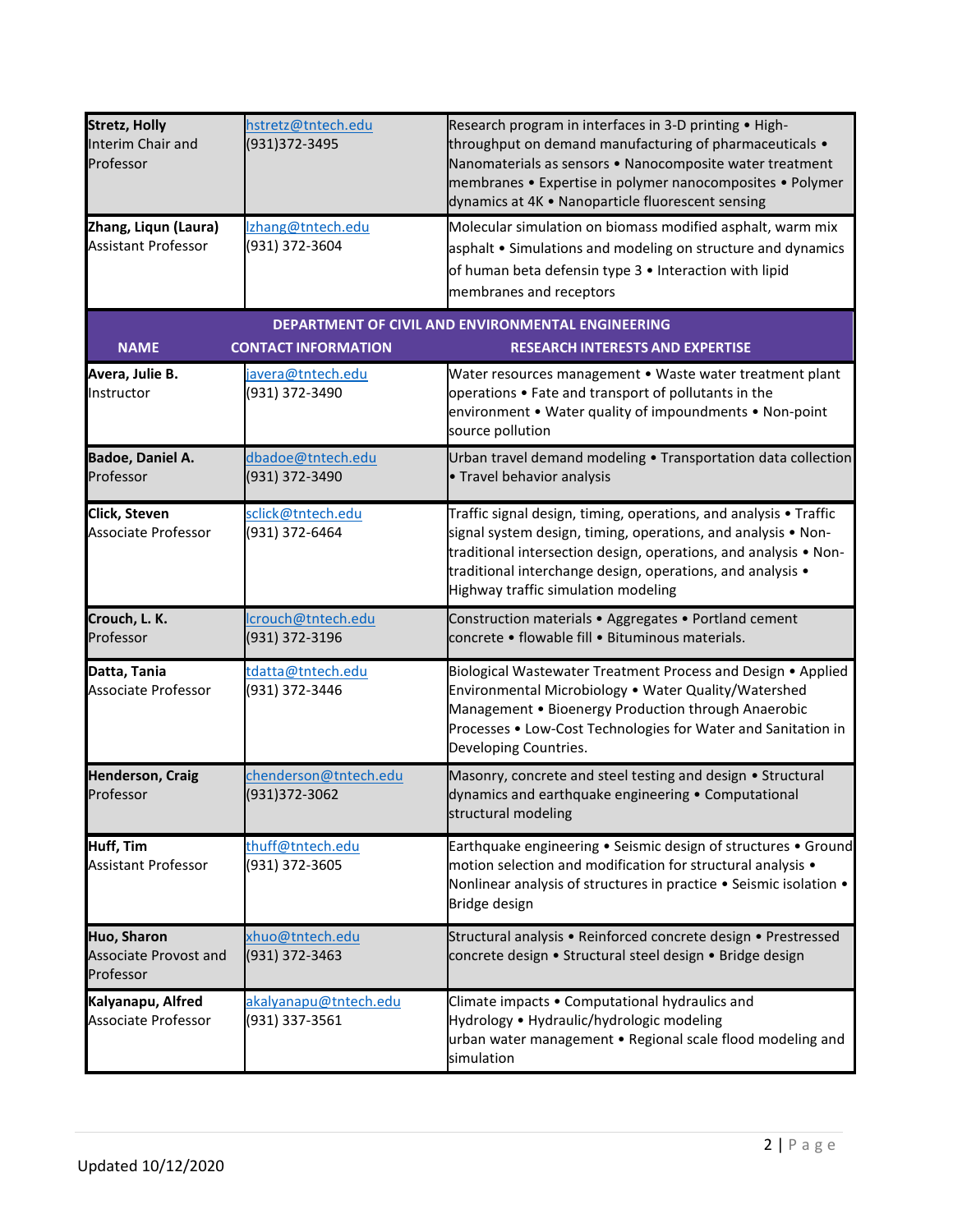| Liu, Jane<br>Professor                                                                                                                            | jliu@tntech.edu<br>(931) 372-3256             | Solid mechanics . Computational mechanics . Composite<br>materials . Plates and shells . Vibration analysis .<br>Computational algebraic geometry • Symbolic computer<br>system in engineering applications                                                                            |
|---------------------------------------------------------------------------------------------------------------------------------------------------|-----------------------------------------------|----------------------------------------------------------------------------------------------------------------------------------------------------------------------------------------------------------------------------------------------------------------------------------------|
| Mohr, Benjamin<br><b>Chair</b> and Associate<br>Professor                                                                                         | bmohr@tntech.edu<br>(931) 372-3454            | Durability, microstructure, and chemistry of cement-based<br>materials • Early-age behavior of cement and concrete • Fiber-<br>reinforced concrete • Supplementary cementitious materials                                                                                              |
| Oswalt, Jessica<br>Associate Dean of<br><b>Academic Affairs for the</b><br>College of Engineering<br>and Professor                                | joswalt@tntech.edu<br>(931) 372-3782          | Engineering management including engineering economics .<br>Project management · Process improvement · Systems<br>modeling                                                                                                                                                             |
| <b>Otuonye, Francis</b><br>Associate VP of<br><b>Research and Professor</b>                                                                       | <u>fotuonye@tntech.edu</u><br>(931) 372-3374  | Geotechnical engineering . Mining engineering . Health and<br>safety impacts                                                                                                                                                                                                           |
| Ramirez, Guillermo<br><b>Associate Professor</b>                                                                                                  | gramirez@tntech.edu<br>(931) 372-3261         | Theoretical and computational mechanics • Mathematical<br>formulation and corresponding computer implementation to<br>describe the electro-mechanical behavior of solids under<br>different types of environments                                                                      |
| VandenBerge, Daniel<br><b>Assistant Professor</b>                                                                                                 | dvandenberge@tntech.edu<br>(931) 372-3257     | Rapid drawdown analysis . Behavior of compacted clays . Fully<br>softened shear strength . Levee seepage . Dam failures .<br>Geotechnical reliability analyses . Sustainable earth structures<br>• Foamed glass aggregate • Distributed fiber optic sensing<br>• Engineering education |
| <b>Weathers, Lenly</b><br><b>Associate Professor</b>                                                                                              | <u>lweathers@tntech.edu</u><br>(931) 372-3539 | Transport of pollutants in the environment • Transformation<br>of chlorinated compounds . Oxidized metals and other<br>pollutants in anaerobic environments in the presence of<br>metallic iron                                                                                        |
|                                                                                                                                                   |                                               | <b>COMPUTER SCIENCE</b>                                                                                                                                                                                                                                                                |
| <b>NAME</b>                                                                                                                                       | <b>CONTACT INFORMATION</b>                    | <b>RESEARCH INTERESTS AND EXPERTISE</b>                                                                                                                                                                                                                                                |
| Alam, Mohammod<br>Instructor                                                                                                                      | msalam@tntech.edu<br>(931)-372-3379           | Algorithms . Computer Communications (Networks)                                                                                                                                                                                                                                        |
| <b>Boshart, Mark</b><br>Instructor                                                                                                                | mboshart@tntech.edu<br>(931)-372-3428         | Computer Science Education . Computer Graphics . Computer<br>Animation                                                                                                                                                                                                                 |
| <b>Brown, Eric</b><br>Adjunct Professor and<br><b>Assistant Director of</b><br>Cybersecurity<br>Education, Research and<br><b>Outreach Center</b> | elbrown@tntech.edu<br>(931)-372-3602          | Agile / Scrum Project Management • Computer Science /<br>Cybersecurity Education . Cybersecurity risk assessment .<br>Information Technology                                                                                                                                           |
| <b>Crockett, April</b><br>Lecturer                                                                                                                | ACrockett@tntech.edu<br>(931)-372-6435        | Computer Science Education • Human-Computer Interaction                                                                                                                                                                                                                                |
| Eberle, William (Bill)<br>Professor                                                                                                               | weberle@tntech.edu<br>(931) 372-3278          | Data Mining • Graph-based Anomaly Detection • Fraud<br>Detection                                                                                                                                                                                                                       |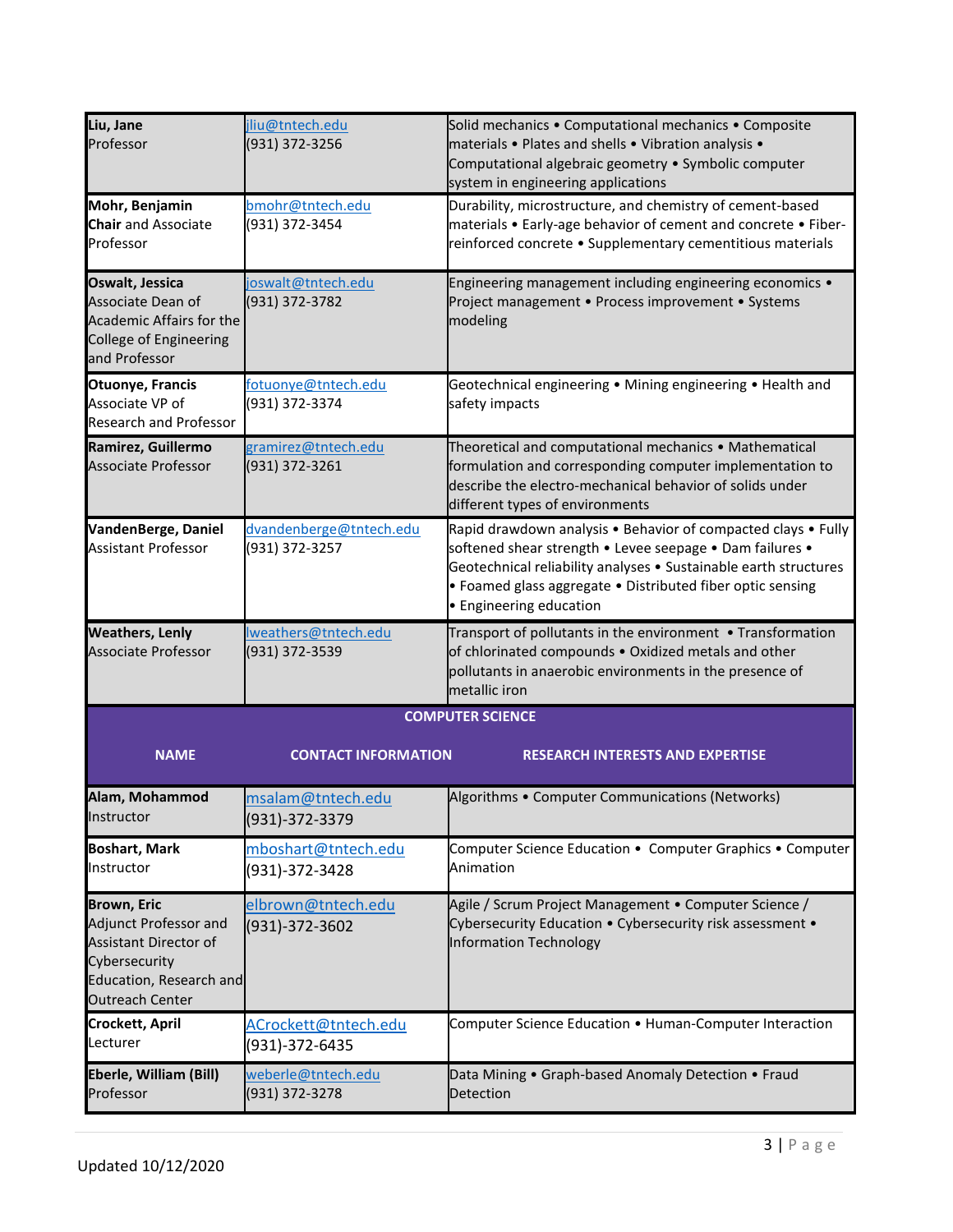| Elizandro, David<br>Professor                                                                                      | delizandro@tntech.edu<br>(931) 372-3386 | Institutional leadership • Strategic planning • Systems<br>integration and effectiveness                                                                                                                                                                                                                                                        |
|--------------------------------------------------------------------------------------------------------------------|-----------------------------------------|-------------------------------------------------------------------------------------------------------------------------------------------------------------------------------------------------------------------------------------------------------------------------------------------------------------------------------------------------|
| Gannod, Gerald<br><b>Chair</b> and Professor                                                                       | igannod@tntech.edu<br>(931) 372-3691    | Software reverse engineering • Web and mobile development<br>(specifically web services in enterprise computing) • Predictive<br>analytics . Visualization . Agile approaches for<br>computing education                                                                                                                                        |
| Ghafoor, Sheikh<br>Professor                                                                                       | sghafoor@tntech.edu<br>(931) 372-3687   | Parallel and Distributed Computing . High Performance<br>Computing . Autonomic Resource Management for High<br>Performance Computing Environment . Programming Model<br>for Heterogeneous High Performance Computing Environment                                                                                                                |
| Gupta, Manaak<br><b>Assistant Professor</b>                                                                        | mgupta@tntech.edu<br>(931)-372-3525     | Foundational Cyber and Computer Security . Access Control<br>Models and Architectures • Secure Cyber Physical Systems<br>and Internet of Things . Intelligent Transportation, Connected<br>Cars and Smart Farming . Al and Machine Learning assisted<br>Security . Deep Learning based Malware Analysis . Cloud and<br><b>Big Data Security</b> |
| <b>Ismail, Muhammad</b><br><b>Assistant Professor</b>                                                              | mismail@tntech.edu<br>(931)-372-6287    | Cyber-physical security . Networking . Smart grids . Blockchain<br>• Resource allocation • Machine learning • Optimization •<br>Stochastic modeling                                                                                                                                                                                             |
| Kosa, Martha<br>Associate Professor                                                                                | mjkosa@tntech.edu<br>(931) 372-3579     | Theoretical problems in distributed computing                                                                                                                                                                                                                                                                                                   |
| Rahman, Akond<br><b>Assistant Professor</b>                                                                        | arahman@tntech.edu                      | DevOps . Software Analytics, and Software Security . Static<br>analysis . Qualitative analysis . statistical methods .<br>Supervised and unsupervised learning techniques.                                                                                                                                                                      |
| <b>Rogers, Michael</b><br>Professor                                                                                | mrogers@tntech.edu<br>(931)-372-6304    | Control Systems Security . Systems Software Security .<br>Distributed and High Performance Computing . Network<br>Protocols                                                                                                                                                                                                                     |
| <b>Scott, Stephen</b><br>Professor                                                                                 | sscott@tntech.edu<br>(931) 372-6484     | Cloud, cluster, and grid computing . Resilient high performance<br>distributed, heterogeneous, and parallel computing                                                                                                                                                                                                                           |
| Shannigrahi, Susmit<br><b>Assistant Professor</b>                                                                  | sshannigrahi@tntech.edu                 | Computer Networks, Future Internet Architectures .<br>Networking IoT Devices . Future Mobile Communications                                                                                                                                                                                                                                     |
| Siraj, Ambareen<br>Professor and Director<br>of Cybersecurity<br>Education, Research and<br><b>Outreach Center</b> | asiraj@tntech.edu<br>(931) 372-3448     | Cyber security in smart grid . Network intrusion detection .<br>Situational awareness in security . Security education                                                                                                                                                                                                                          |
| <b>Talbert, Doug</b><br>Assistant Chair and<br>Associate Professor                                                 | dtalbert@tntech.edu<br>(931) 372-6178   | Machine learning · Artificial intelligence · Biomedical<br>informatics                                                                                                                                                                                                                                                                          |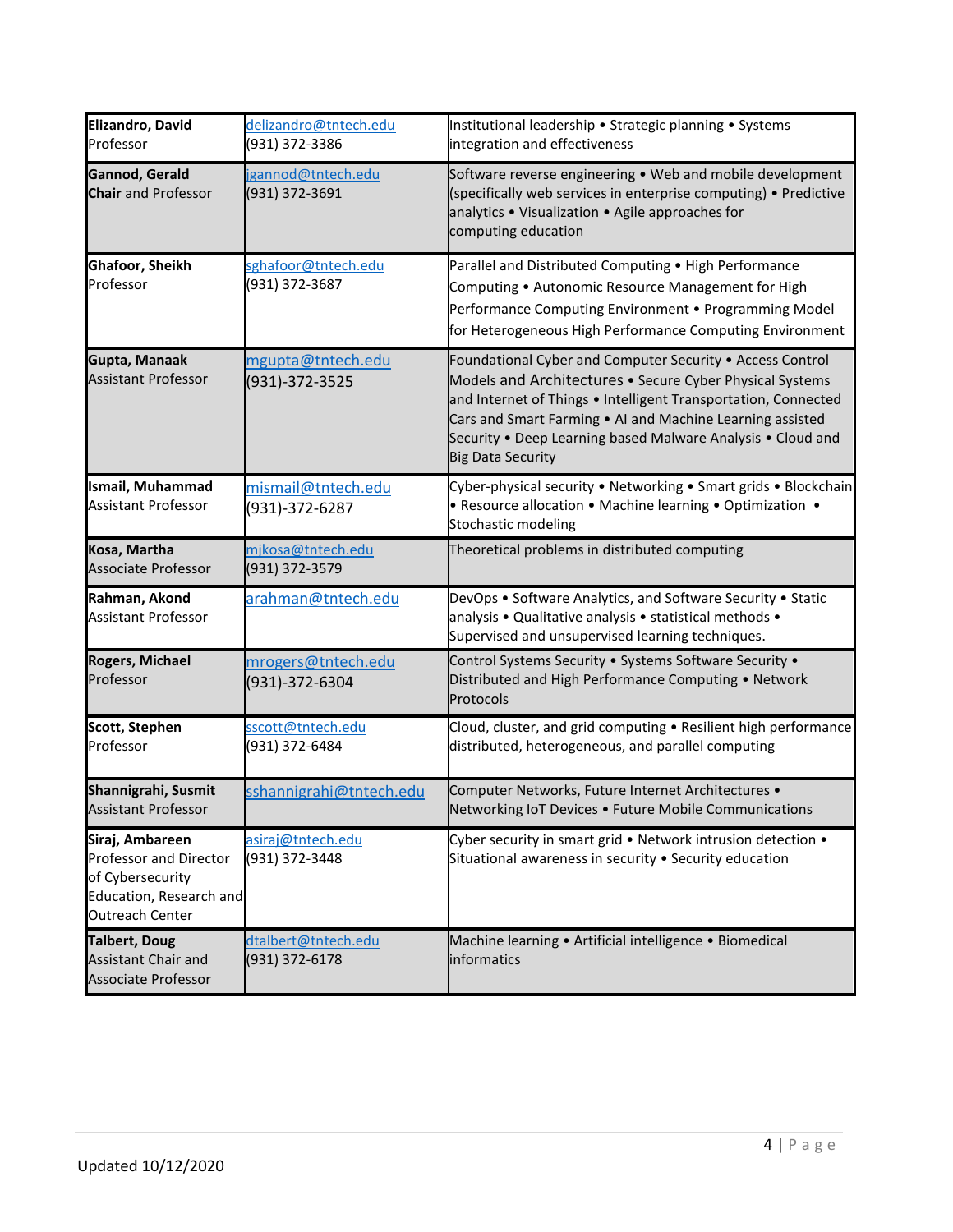| <b>Ulybyshev, Denis</b><br><b>Assistant Professor</b>                          | dulybyshev@tntech.edu<br>(931)-372-6127    | Data Privacy . Database / Cloud / OS / Web Security .<br>Language-based Security . Information Retrieval (Search<br>Engines, Search Engine Optimization) • Cyber-Physical /<br>Industrial Control Systems . Blockchain-based Technologies .<br>Machine Learning (Recommendation Systems, Anomaly<br>Detection) • Cryptography • Vehicle-to-Everything |
|--------------------------------------------------------------------------------|--------------------------------------------|-------------------------------------------------------------------------------------------------------------------------------------------------------------------------------------------------------------------------------------------------------------------------------------------------------------------------------------------------------|
|                                                                                |                                            | <b>Communication Systems</b><br><b>ELECTRICAL AND COMPUTER ENGINEERING</b>                                                                                                                                                                                                                                                                            |
| <b>NAME</b>                                                                    | <b>CONTACT INFORMATION</b>                 | <b>RESEARCH INTERESTS AND EXPERTISE</b>                                                                                                                                                                                                                                                                                                               |
| Alouani, Ali T.<br>Professor                                                   | aalouani@tntech.edu<br>(931) 372-3383      | Sensor fusion • Fuzzy logic control • Mechatronics systems                                                                                                                                                                                                                                                                                            |
| Austen, Jeffrey R.<br><b>Associate Professor</b>                               | jausten@tntech.edu<br>(931) 372-3485       | Signal processing . Communication systems                                                                                                                                                                                                                                                                                                             |
| <b>Baswell, Mike</b><br>Lecturer                                               | mbaswell@tntech.edu<br>(931)-372-6156      | Programmable Logic Controller . Control Systems . Battery<br><b>Voltage Regulation</b>                                                                                                                                                                                                                                                                |
| Bhattacharya, Indranil<br><b>Associate Professor</b>                           | ibhattacharya@tntech.edu<br>(931) 372-3352 | High-Efficiency Solar Cells . High-Energy-Density Sodium and<br>Lithium-ion Batteries . Wireless Power Transfer .<br>Semiconductor Electronics . Photonics and Optics .<br>Electromagnetics.                                                                                                                                                          |
| Bruce, J.W.<br>Associate Professor                                             | <u>iwbruce@tntech.edu</u><br>(931)372-3453 | Data converter architectures . Embedded and cyber-physical<br>systems design . Quantum computing logic systems .<br>Integration of unmanned aerial vehicles in the national airspace<br>• Engineering education                                                                                                                                       |
| <b>Bruce, Lori</b><br>Professor, Provost, and<br><b>VP of Academic Affairs</b> | lbruce@tntech.edu<br>(931) 372-3224        | Remote sensing • Image analysis • Artificial intelligence • Data<br>analytics • Hyperspectral imaging and precision agriculture                                                                                                                                                                                                                       |
| Dean, Tim<br>Adjunct Professor                                                 | TDean@tntech.edu                           | Electromagnetics . Industrial Automation (PLCs, Machine<br>Vision, and Robotics)                                                                                                                                                                                                                                                                      |
| <b>Elfouly, Tarek</b><br><b>Associate Professor</b>                            | telfouly@tntech.edu<br>(931)-372-3847      | Wireless Networks • Wireless sensor networks • Structure<br>health monitoring • Machine learning and its applications •<br>Ehealth and mHealth . Assistive technologies                                                                                                                                                                               |
| Fouda, Mostafa<br>Post-Doctoral Research<br>Associate                          | mfouda@tntech.edu<br>(931)-372-3450        | Cyber Security . Wireless Networks . Deep Learning,<br>Blockchain . IoT . Smart Grid                                                                                                                                                                                                                                                                  |
| Hasan, Syed<br><b>Associate Professor</b>                                      | shasan@tntech.edu<br>(931) 372-3462        | Artificial Intelligence for Edge Computing . Edge Intelligence .<br>Security Threats in Deep Learning Architectures . Internet of<br>Things' • Vulnerabilities against Hardware Based Attacks •<br>Machine Learning Algorithms on Hardware                                                                                                            |
| Johnson, Wayne<br>Research                                                     | wjohnson@tntech.edu<br>(931)-372-3460      | Electronics Manufacturing · Extreme Environment Electronics                                                                                                                                                                                                                                                                                           |
| MacKenzie, Allen<br><b>Chair</b> and Professor                                 | amackenzie@tntech.edu<br>(931) 372-3397    | Wireless Communications and Networking . Dynamic Spectrum<br>Access Systems and Spectrum Policy . Cognitive Radio and<br>Cognitive Networks . Applications of Game Theory and Auction<br>Theory . Error Control Coding                                                                                                                                |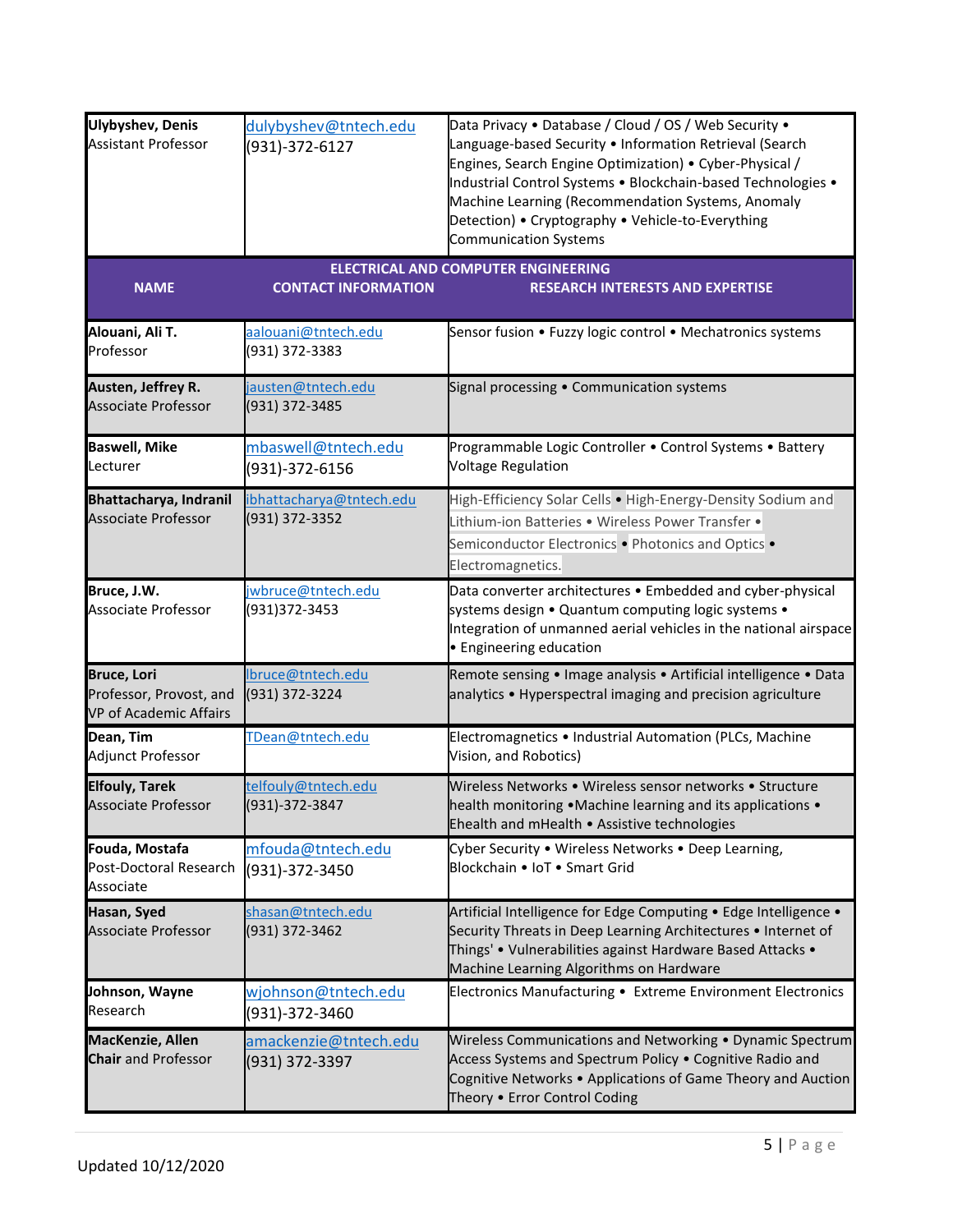| Mahajan, Satish<br><b>Professor and Director</b><br>of Center for Energy<br>Systems Research              | smahajan@tntech.edu<br>(931) 372-3875    | Optoelectronics (Lasers; Solar Cells; Optical Fibers) .<br>Electromagnetics . Wireless Charging of EVs . Sensors .<br>Renewable Energy                                                                                         |  |
|-----------------------------------------------------------------------------------------------------------|------------------------------------------|--------------------------------------------------------------------------------------------------------------------------------------------------------------------------------------------------------------------------------|--|
| <b>Mahmoud, Mohamed</b><br><b>Associate Professor</b>                                                     | mmahmoud@tntech.edu<br>(931) 372-3677    | Security & Privacy in Smart Grid, Vehicular Ad Hoc Network<br>(VANET), and Cloud Applications. • Secure/privacy-preserving<br>Machine learning Models. . Blockchain . Cryptography and<br>machine learning.                    |  |
| Ojo, Joseph O.<br>Professor                                                                               | ojo@tntech.edu<br>(931) 372-3869         | Electric machine analysis and design • Adjustable • Speed<br>motor drives . Power electronic convertors . Control theory<br>applied to power electronics and power systems, power<br>systems economics and deregulation issues |  |
| Radman, Ghadir<br>Professor                                                                               | gradman@tntech.edu<br>(931) 372-3520     | Smart grid • Integration of renewable energy sources • Power<br>system operation/control                                                                                                                                       |  |
| Van Neste, Charles<br><b>Research Assistant</b><br>Professor                                              | cvanneste@tntech.edu<br>(931) 372-3682   | Alternative forms of energy generation and transmission with<br>a major focus in wireless and quasi-wireless power transfer •<br>High frequency inverter design . Electronic instrumentation .<br>Electromagnetic interactions |  |
|                                                                                                           | <b>GENERAL AND BASIC ENGINEERING</b>     |                                                                                                                                                                                                                                |  |
| <b>NAME</b>                                                                                               | <b>CONTACT INFORMATION</b>               | <b>RESEARCH INTERESTS AND EXPERTISE</b>                                                                                                                                                                                        |  |
| Craven, Kristine<br>Associate Professor                                                                   | kcraven@tntech.edu<br>(931)372-6027      | Teaching and Learning Strategies . Student Success and<br>Retention • First Year Engineering Programs                                                                                                                          |  |
| Tester, John<br><b>Associate Professor</b>                                                                | itester@tntech.edu<br>(931)-372-6796     | Engineering Education . Engineering Management . Additive<br>Manufacturing . Design for Manufacturing . Systems<br>Engineering • Human Biomechanics • Engineering Systems Test<br>and Evaluation                               |  |
| Wells, S. Michael<br><b>Assistant Professor</b>                                                           | mwells@tntech.edu<br>(931) 372-3829      | Website development . Global engineering communication .<br>Assisting international students in acclimating to American<br>culture                                                                                             |  |
| <b>Wilson, Christopher</b><br><b>Chair</b> and Associate<br><b>Professor of Mechanical</b><br>Engineering | chriswilson@tntech.edu<br>(931) 372-3216 | Composite materials testing . Materials properties . Simulation                                                                                                                                                                |  |
|                                                                                                           |                                          | <b>MANUFACTURING AND ENGINEERING TECHNOLOGY</b>                                                                                                                                                                                |  |
| <b>NAME</b>                                                                                               | <b>CONTACT INFORMATION</b>               | <b>RESEARCH INTERESTS AND EXPERTISE</b>                                                                                                                                                                                        |  |
| Fidan, Ismail<br>Professor                                                                                | ifidan@tntech.edu<br>(931) 372-6298      | Additive Manufacturing • Smart Manufacturing • Electronics<br>Manufacturing . STEM Education and Distance<br>Learning/Remote Laboratories                                                                                      |  |
| <b>Flatt, Larry</b><br>Adjunct Professor                                                                  | Iflatt@tntech.edu                        | Fluid Power . Robotics                                                                                                                                                                                                         |  |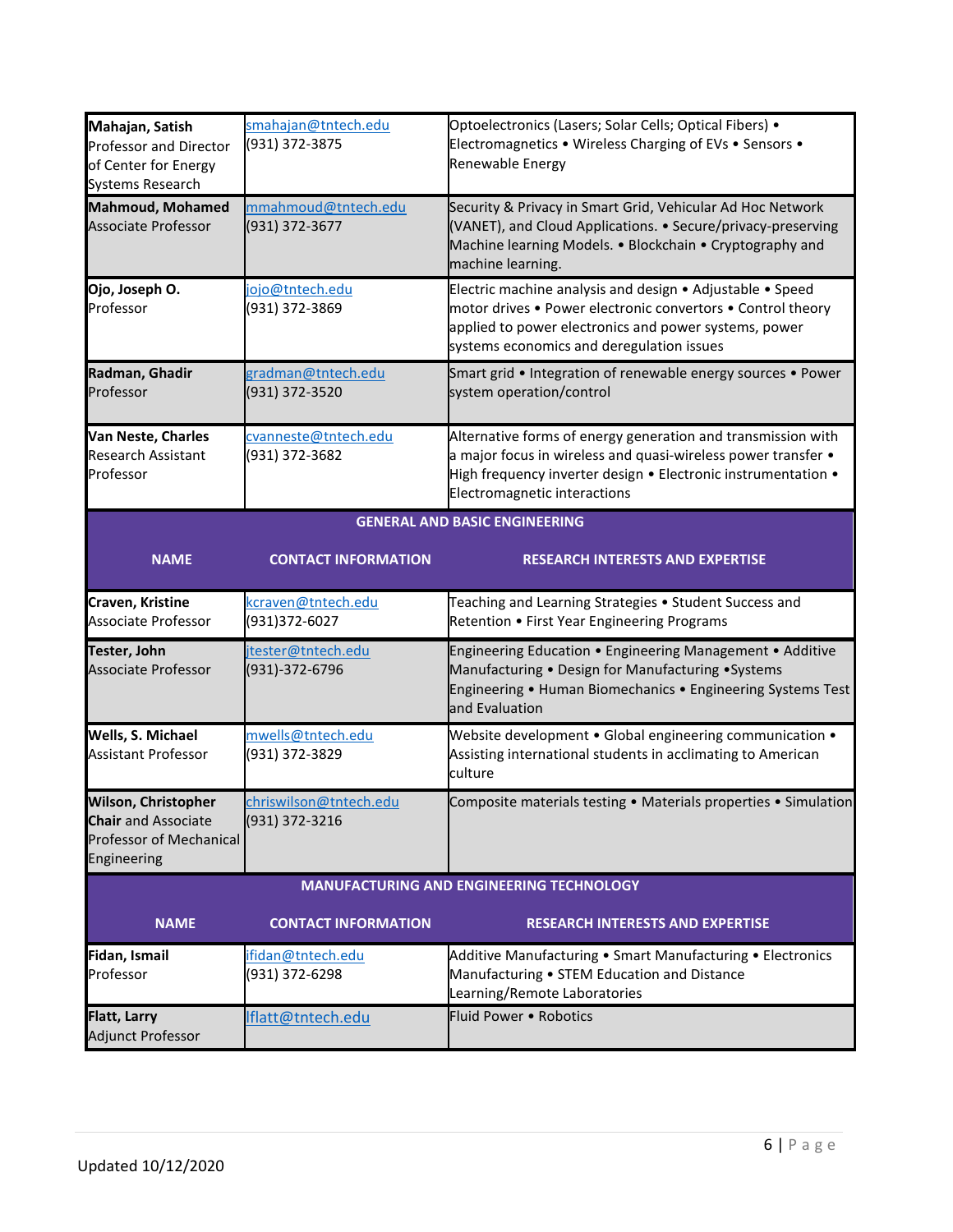| Kim, Duckbong<br><b>Assistant Professor</b>                                               | dkim@tntech.edu<br>(931) 372-3327        | Advanced manufacturing, wire + arc additive manufacturing<br>(WAAM), metal big area additive manufacturing (mBAAM),<br>data analytics, machine vision, high temperature alloys, and<br>high entropy alloys (HEAs)"                                                                                                                               |
|-------------------------------------------------------------------------------------------|------------------------------------------|--------------------------------------------------------------------------------------------------------------------------------------------------------------------------------------------------------------------------------------------------------------------------------------------------------------------------------------------------|
| Vondra, Fred L.<br>Professor                                                              | fvondra@tntech.edu<br>(931) 372-3527     | Metal casting processes . Foundry tooling materials . Industrial<br>maintenance                                                                                                                                                                                                                                                                  |
| <b>Wilson, Dale</b><br>Interim Chair and<br><b>Professor of Mechanical</b><br>Engineering | dwilson@tntech.edu<br>(931) 372-6162     | Fracture mechanics . Failure analysis . Machine design .<br>Mechanical properties of materials                                                                                                                                                                                                                                                   |
|                                                                                           |                                          | <b>MECHANICAL ENGINEERING</b>                                                                                                                                                                                                                                                                                                                    |
| <b>NAME</b>                                                                               | <b>CONTACT INFORMATION</b>               | <b>RESEARCH INTERESTS AND EXPERTISE</b>                                                                                                                                                                                                                                                                                                          |
| <b>Abounassif, Ahmed</b><br>Adjunct Professor                                             | aabounassif@tntech.edu<br>(931)-372-6028 | Computational Fluid Dynamics . Eulerian Multiphase Flow<br>Simulations . Thermodynamics . Fluids Mechanics and Heat<br>Transfer                                                                                                                                                                                                                  |
| Albakri, Mohammad<br><b>Assistant Professor</b>                                           | malbakri@tntech.edu<br>(931)-372-3737    | Computational Mechanics . Structural Dynamics . Meta-<br>Structures . Structural Health Monitoring . Advanced<br>Manufacturing • Experimental Modal Testing                                                                                                                                                                                      |
| <b>Anton, Steve</b><br>Associate Professor                                                | santon@tntech.edu<br>(931) 372-3287      | Smart materials . Piezoelectric sensing . Structural health<br>monitoring . Biomedical sensing . Energy harvesting . 3D<br>printing . Robotics-based STEM education                                                                                                                                                                              |
| <b>Brookshear, Daniel</b><br>Instructor                                                   | wbrookshear@tntech.edu<br>(931)-372-3272 | Thermodynamics . Fluid Mechanics . Heat transfer .<br>Automotive Catalysis for Gasoline and Diesel Vehicles                                                                                                                                                                                                                                      |
| Canfield, Stephen<br>Professor                                                            | scanfield@tntech.edu<br>(931) 372-6359   | Mobile Robots for Inspection . Maintenance and<br>Manufacturing of Mobile Manipulators . Cobot (Collaborative<br>robot) design and applications . Climbing robots .<br>Mechatronics applications in robotics and manufacturing .<br>Robotics for manufacturing . Design of Autonomous and semi-<br>autonomous systems . Vehicle system mobility. |
| Chen, Pingen<br><b>Assistant Professor</b>                                                | pchen@tntech.edu<br>(931) 372-3310       | Modeling, diagnostics, controls, and optimizations of<br>automotive systems including conventional/hybrid/electric<br>powertrains, internal combustion engines, emissions control<br>systems, sensors, autonomous vehicles, and advanced engine<br>combustion with alternative/renewable fuels.                                                  |
| Cui, Jie<br>Assistant Chair and<br>Professor                                              | jiecui@tntech.edu<br>(931)-372-3357      | Computational Fluid Dynamics . Turbulence Modeling . Large<br>Eddy Simulation . Numerical Heat Transfer . Thermal Fluids                                                                                                                                                                                                                         |
| Cunningham, Glenn T.<br><b>Associate Professor</b>                                        | gcunningham@tntech.edu<br>(931) 372-3826 | Energy efficiency • Balance of plant energy systems • Thermal<br>systems                                                                                                                                                                                                                                                                         |
| Hill, Tristan<br>Lecturer                                                                 | thill@tntech.edu<br>(931)-372-3774       | Robotics • Programming • Numerical Modeling Analysis •<br>Mechatronics . Dynamics of Machinery                                                                                                                                                                                                                                                   |
| Idem, Stephen<br>Professor                                                                | sidem@tntech.edu<br>(931) 372-3607       | Scale model testing . Fluid flow measurement . Thermal<br>modeling . Fluid mechanics . Heat transfer                                                                                                                                                                                                                                             |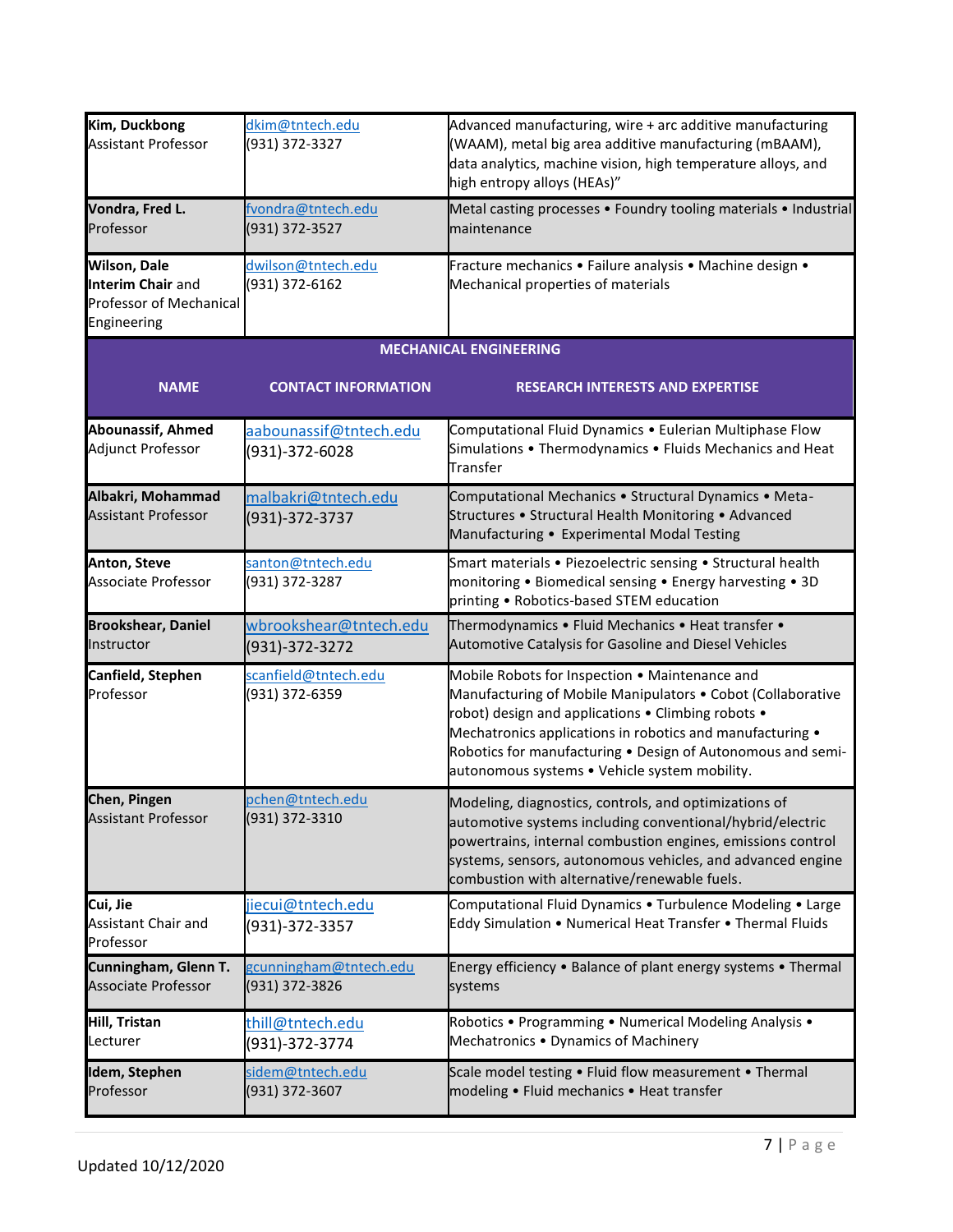| Languri, Ethan<br><b>Assistant Professor</b>                                                              | elanguri@tntech.edu<br>(931) 372-6790       | Thermal energy storage systems • Heat transfer fluid<br>enhancement • Evaporation in porous media • Industrial<br>energy efficiency . Combined heat and power systems .<br>Numerical modeling                                                                                                                   |
|-----------------------------------------------------------------------------------------------------------|---------------------------------------------|-----------------------------------------------------------------------------------------------------------------------------------------------------------------------------------------------------------------------------------------------------------------------------------------------------------------|
| Motevalli, Vahid<br>Professor and Associate (931) 372-3172<br>Dean of Research and<br>Innovation          | vmotevalli@tntech.edu                       | Hybrid-electric vehicle systems and power-train • Combustion<br>and fire safety • Aviation and transportation safety and security                                                                                                                                                                               |
| Pardue, Sally<br><b>Associate Professor</b>                                                               | spardue@tntech.edu<br>(931) 372-6169        | • Signal processing for system diagnostics and materials<br>characterization • Random vibrations • Modal analysis •<br>Cavitation modeling                                                                                                                                                                      |
| Rao, Mohan<br><b>Chair</b> and Professor                                                                  | mrao@tntech.edu<br>(931) 372-3254           | Vibrations . Acoustics . Noise control . Damping design .<br>Sound quality . Auditory engineering                                                                                                                                                                                                               |
| <b>Roberts, Rory</b><br><b>Associate Professor</b>                                                        | rroberts@tntech.edu<br>(931) 372-3260       | Air breathing propulsion . Aircraft Thermal management .<br>Power systems for aerospace and spaced-based systems • Fuel<br>cells • Electric Propulsion • Hypersonic power and thermal<br>management • Dynamic modeling of multidisciplinary systems<br>• Design and optimization of dynamic systems and control |
| Sargolzaei, Arman<br><b>Associate Professor</b>                                                           | asargolzaei@tntech.edu<br>(931) 372-6403    | Linear and Nonlinear Control Theory . Security of Networked<br>Control Systems . Safety and Security of Connected and<br>Autonomous Vehicles . Control of Multi-Agent Systems .<br><b>Cyber-Physical Systems</b>                                                                                                |
| Slater, Joseph<br>Dean and Professor of<br><b>Mechanical Engineering</b>                                  | jslater@tntech.edu<br>(931)-372-3832        | Vibration of structures and machines • Aeroelasticity • Linear<br>and Nonlinear System identification . Experimental Modal<br>Analysis • Nonlinear Dynamics • Cyber Physical Systems •<br>Morphing Wing Control . Turbomachinery Blade Vibration                                                                |
| <b>Ting, Kwun-Lon</b><br>Professor                                                                        | kting@tntech.edu<br>(931) 372-3230          | Mechanism design . Kinematics . Machine design . Gearing .<br>Robotics . Dynamics of machines                                                                                                                                                                                                                   |
| Vaselbehagh, Ahmad<br><b>Assistant Professor</b>                                                          | avaselbehagh@tntech.edu<br>(931) 372-6468   | Wind Power . Water Power . Aerodynamics . Fluid-Structure<br>Interactions • Turbulence • Heat Transfer • Computational<br><b>Fluid Dynamics</b>                                                                                                                                                                 |
| <b>Wilson, Christopher</b><br>Associate Professor and<br>Chair of General and<br><b>Basic Engineering</b> | chriswilson@tntech.edu<br>(931) 372-3216    | Composite materials testing . Materials properties . Simulation                                                                                                                                                                                                                                                 |
| <b>Wilson, Dale</b><br>Interim Chair of<br>Manufacturing and<br>Engineering Technology,<br>and Professor  | <u>dwilson@tntech.edu</u><br>(931) 372-6162 | Fracture mechanics . Failure analysis . Machine design .<br>Mechanical properties of materials                                                                                                                                                                                                                  |
| Zhang, Ying<br>Professor and Director<br>of Center for<br><b>Manufacturing Research</b>                   | yzhang@tntech.edu<br>(931) 372-3969         | High-temperature protective coatings for gas turbine engine<br>applications • Materials synthesis via chemical vapor<br>deposition/pack cementation/electrodeposition • High-<br>temperature oxidation and corrosion                                                                                            |